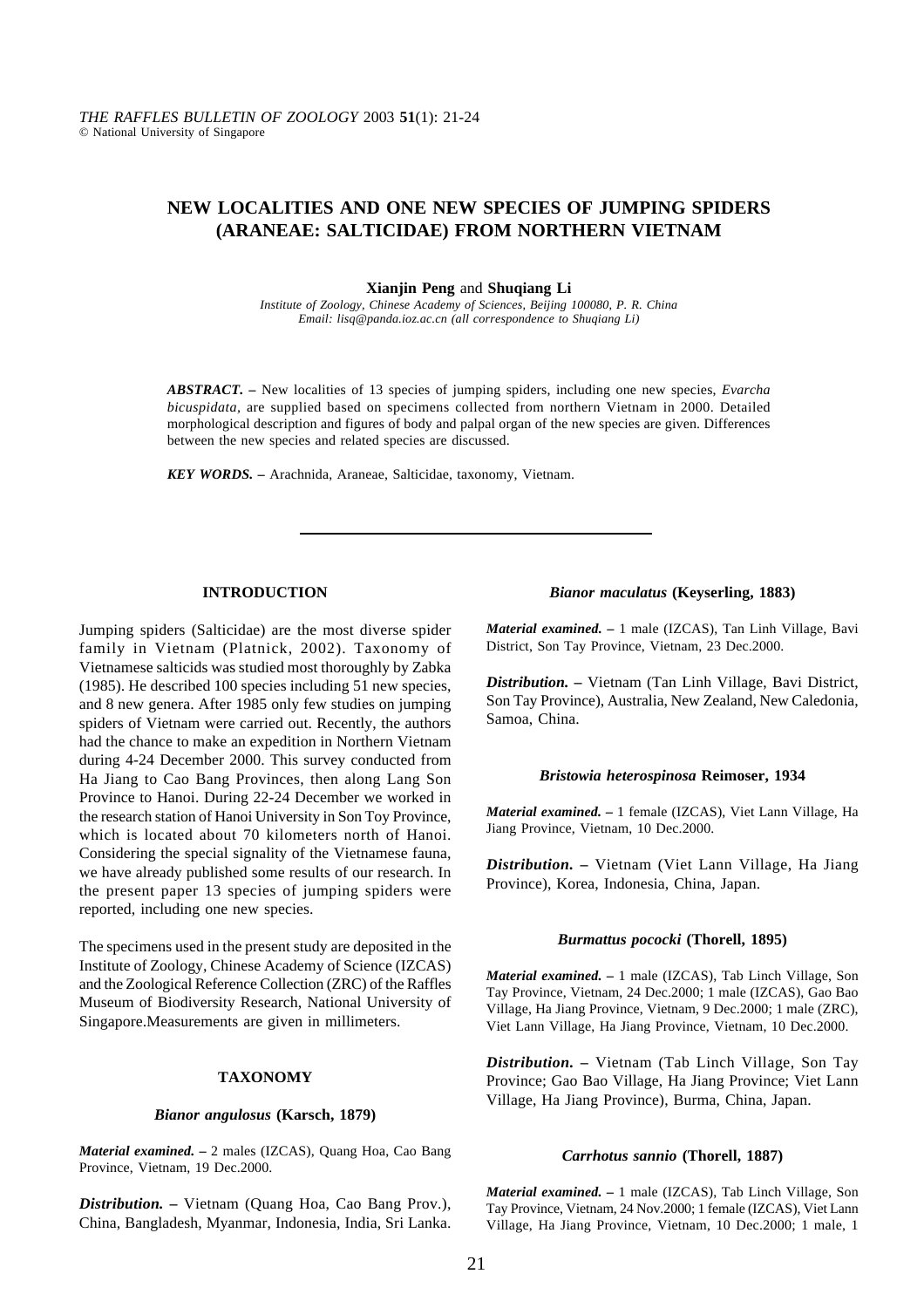female (IZCAS), Quang Hoa, Cao Bang Province Vietnam, 18 Dec.2000; 1 male, 1 female (ZRC), Tan Linh Village, Bavi District, Son Tay Province, Vietnam, 12 Dec.2000; 1 male (IZCAS), Sac Ha Village, Cao Bang Province, Vietnam, 17 Dec.2000.

*Distribution. –* Vietnam (Tab Linch Village, Son Tay Province; Viet Lann Village, Ha Jiang Province; Quang Hoa, Cao Bang Province; Sac Ha Village, Cao Bang Province), India, Burma, Malaysia, China, Indonesia.

# *Chinattus validus* **(Xie, Peng & Kim, 1993)**

*Material examined. –* 1 male (IZCAS), Van Hoa Village, Bavi District, Son Tay Province, Vietnam, 23 Dec.2000.

*Distribution. –* Vietnam (Van Hoa Village, Bavi District, Son Tay Province), China.

# *Evarcha bicuspidata,* **new species** (Fig. 1)

*Material examined. –* Holotype - male (IZCAS), Viet Lann Village, Ha Jiang Province, 10 Dec.2000.

Paratype Ð 1 male (IZCAS), same data as holotype.

*Diagnosis.* – The new species can be easily recognized by the following combination of characters: Embolus short, claw-shaped, originating at the distal edge of bulb; tegulum almost circular, with a posterior lobe; tibial apophysis with two prongs, the dorsal one thinner and longer; body with distinct transverse marks. The new species is closely related to *Evarcha hunanensis* Peng, Xie & Kim, 1993, but differs in: 1) embolus of the new species much thinner and lacking membranous structure found in that of *E. hunanensis*; 2) tibial apophysis with two prongs in the new species, but with bifurcated tip in *E. hunanensis*; 3) carapace of *E. hunanensis* lacking distinct marking found in that of the new species.

*Measurements. –* Total length 3.60. Carapace length 1.80, width 1.40; abdomen length 1.60, width 1.00; anterior eye row width 1.30, posterior eye row width 1.25, anterior median eye (diameter) 0.40, anterior lateral eye 0.23, posterior lateral eye 0.20, length of ocular area 1.25, height of clypeus 0.15. Leg I total length 3.10 (femur 1.00, patella + tibia 1.20, metatarsus 0.50, tarsus 0.40); leg II 2.70 (0.90, 1.00, 0.40, 0.40); leg III 3.65 (1.20, 1.25, 0.70, 0.50); leg IV 3.55 (1.10, 1.25, 0.70, 0.50); leg formula III, IV, I, II.

*Description of male. –* Carapace (Fig. 1A) dark brown, ocular area darker; covered with dark brown and white hairs, black setae sparse; there are two pairs of yellowish brown transverse bands on thoracic area; fovea short and black; cervical and radial grooves indistinct. Sternum elongated oval, convex, yellowish brown with black margin, clothed by short brown hairs and long white ones. Clypeus dark brown, very narrow, densely clothed by long white hairs. Chelicerae short and strong, dark brown, anterior side with black lines; two promarginal teeth and one retromarginal, clothed by long brown hairs. Endites and labium dark brown, distal areas yellowish brown with long dark brown hairs.



Fig. 1. *Evarcha bicuspidata,* new species. A. Body of male; B. Left palpal organ, ventral view; C. Left palpal organ, dorsal view; D. Left palpal organ, retrolateral view.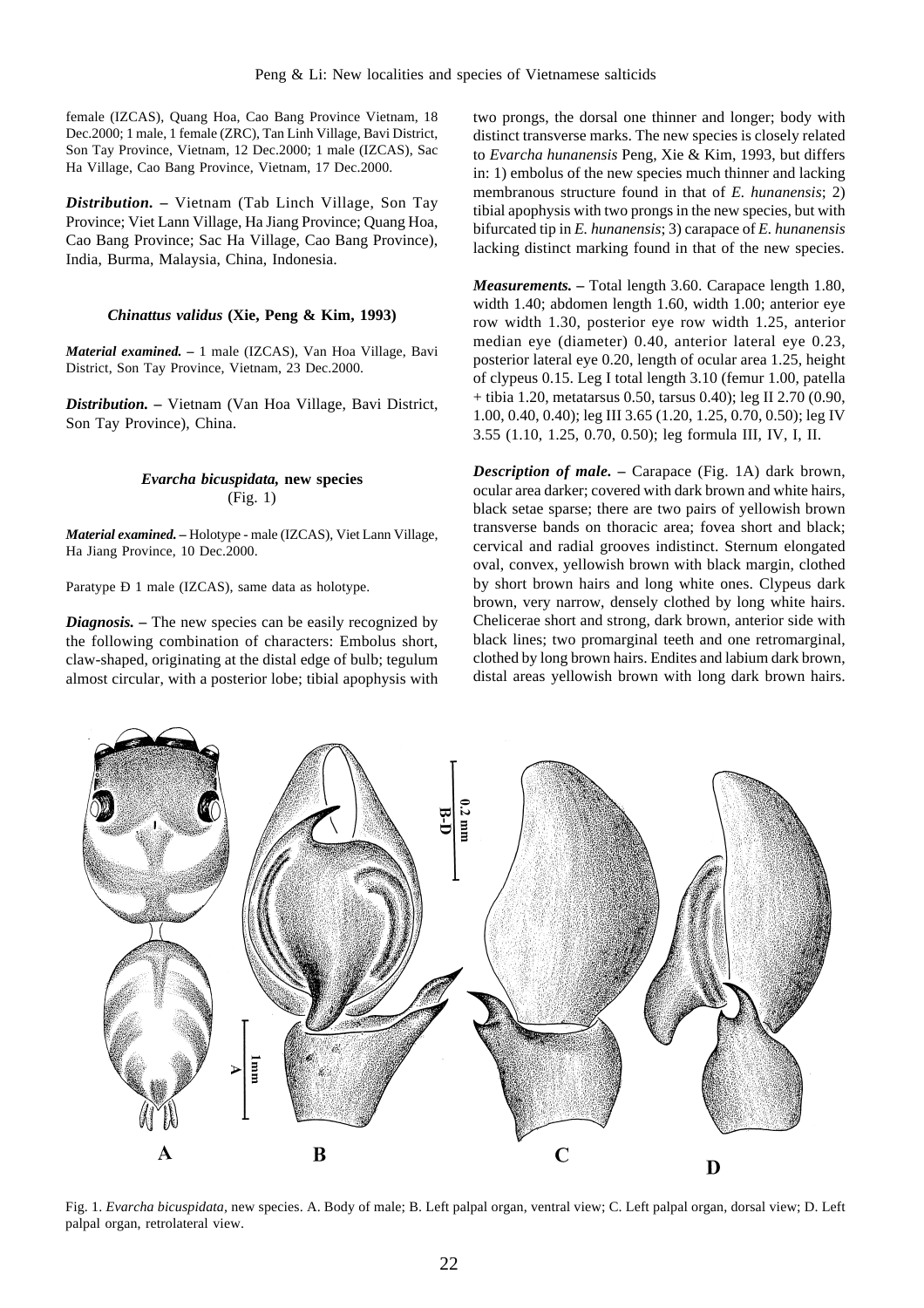Legs dark brown, with distinct yellowish brown annuli; clothed by black and white hairs; spines long and strong, tibia I with 2 pairs of ventral spines, ventral side of tibia II with 2 promarginal spines and 3 retromarginal; metatarsi I and II with 2 pairs of ventral spines each.

Abdomen oval. Dorsum (Fig. 1A) clothed by short brown hairs and long white ones; yellowish brown with distinct marks; cardiac mark looks like an elongated longitudinal band; lateral sides with 4 pairs of dark brown transverse bands; posterior end with a black mark. Ventral side light yellow, 3 grayish black longitudinal bands on median and lateral areas. Spinnerets grayish black, clothed by grayish black hairs.

Palp (Figs. 1B-D): Cymbium short and wide; sperm duct clearly visible, its prolateral part thinner and longer; bulb lobe stout and slightly conical; two prongs of tibial apophysis horn-shaped, dorsal prong longer and slightly thinner.

*Etymology. –* The specific name is derived from the shape of tibial apophysis. bi- (Latin prefix) means two, cuspidata means sharp end; bicuspidata refers to the two-pronged tibial apophysis.

# *Evarcha flavocincta* **(C. L. Koch, 1846)**

*Material examined. –* 1 female (IZCAS), Tab Linch Village, Son Tay Province Vietnam, 24 Nov.2000; 1 male (IZCAS), Ha Jiang Town, Ha Jiang Province, Vietnam, 8 Dec.2000; 1 female (IZCAS), Viet Lann Village, Ha Jiang Province, Vietnam, 10 Dec.2000; 1 female (ZRC), Son Tay Province, Bavi District, Tan Linh Village, Vietnam, 23 Dec.2000.

*Distribution. –* Vietnam (Tab Linch Village, Son Tay Province; Ha Jiang Town, Ha Jiang Province; Viet Lann Village, Ha Jiang Province), China to Java.

# *Evarcha pococki* **Zabka, 1985**

*Material examined. -* 3 males (IZCAS), Viet Lann Village, Ha Jiang Province, Vietnam, 10 Dec.2000.

*Distribution. –* Vietnam (Viet Lann Village, Ha Jiang Province), Bhutan, China, Indonesia.

# *Harmochiratus brachiatus* **(Thorell, 1887)**

*Material examined. –* 1 female (IZCAS), Viet Lann Village, Ha Jiang Province, Vietnam, 10 Dec.2000; 1 female (IZCAS), Ha Jiang Town, Ha Jiang Province, Vietnam, 8 Dec.2000; 1 female (IZCAS), Gao Bao Village, Ha Jiang Province, Vietnam, 9 Dec.2000.

*Distribution. –* Vietnam (Viet Lann Village, Ha Jiang Province; Ha Jiang Town, Ha Jiang Province; Gao Bao Village, Ha Jiang Province), China, India, Australia, Malaysia, Indonesia.

# *Hasarius adansoni* **(Audouin, 1826)**

*Material examined. –* 1 male (IZCAS), Long Son Province, Vietnam, 21 Dec.2000; 1 male (IZCAS), Quang Hoa, Cao Bang Province, Vietnam, 18 Dec.2000.

*Distribution. –* Vietnam (Quang Hoa, Cao Bang Province), Japan, China, Pantropical.

# *Menemerus bivittatus* **(Dufour, 1831)**

*Material examined. –* 1 female (IZCAS), Quang Hoa, Cao Bang Province, Vietnam, 18 Dec.2000; 1 female (IZCAS), Quang Hoa, Cao Bang Province, Vietnam, 18 Dec.2000; 1 male (IZCAS), Viet Lann Village, Ha Jiang Province, Vietnam, 10 Dec.2000.

*Distribution. –* Vietnam (Quang Hoa, Cao Bang Province; Quang Hoa, Cao Bang Province; Viet Lann Village, Ha Jiang Province), China, Pantropical.

# *Pancorius minutus* **Zabka, 1985**

*Material examined. –* 2 females (IZCAS), Viet Lann Village, Ha Jiang Province, Vietnam, 10 Dec.2000.

*Distribution. –* China (Viet Lann Village, Ha Jiang Province), Nepal, Vietnam, Indonesia.

# *Phintella bifurcilinea* **(Bösenberg & Strand, 1906)**

*Material examined. –* 1 male (IZCAS), Sac Ha Village, Cao Bang Province, Vietnam, 17 Dec.2000; 2 males (IZCAS), Viet Lann Village, Ha Jiang Province, Vietnam, 17 Dec.2000.

*Distribution. –* Vietnam (Sac Ha Village, Cao Bang Province; Viet Lann Village, Ha Jiang Province), Japan, China, Korea.

# *Phintella debilis* **(Thorell, 1891)**

*Material examined. –* 1 female (IZCAS), Viet Lann Village, Ha Jiang Province, Vietnam, 10 Dec.2000; 1 male, 1 female (IZCAS), Viet Lann Village, Ha Jiang Province, Vietnam, 10 Dec.2000.

*Distribution. –* Vietnam (Viet Lann Village, Ha Jiang Province), India to Java.

# *Phintella versicolor* **(C. L. Koch, 1846)**

*Material examined. –* 1 female (IZCAS), Quang Hoa, Cao Bang Province, Vietnam, 18 Dec.2000; 1 female (ZRC), Van Hoa Village, Sac Tay Province, Vietnam, 24 Dec.2000; 1 female (ZRC), Viet Lamn Village, Ha Jiang Province, Vietnam, 10 Dec.2000; 1 female (IZCAS), Sac Ha Village, Cao Bang Province, Vietnam, 17 Dec.2000; 2 males (IZCAS), Tan Linh Village, Bavi District, Son Tay Province, Vietnam, 23 Dec.2000.